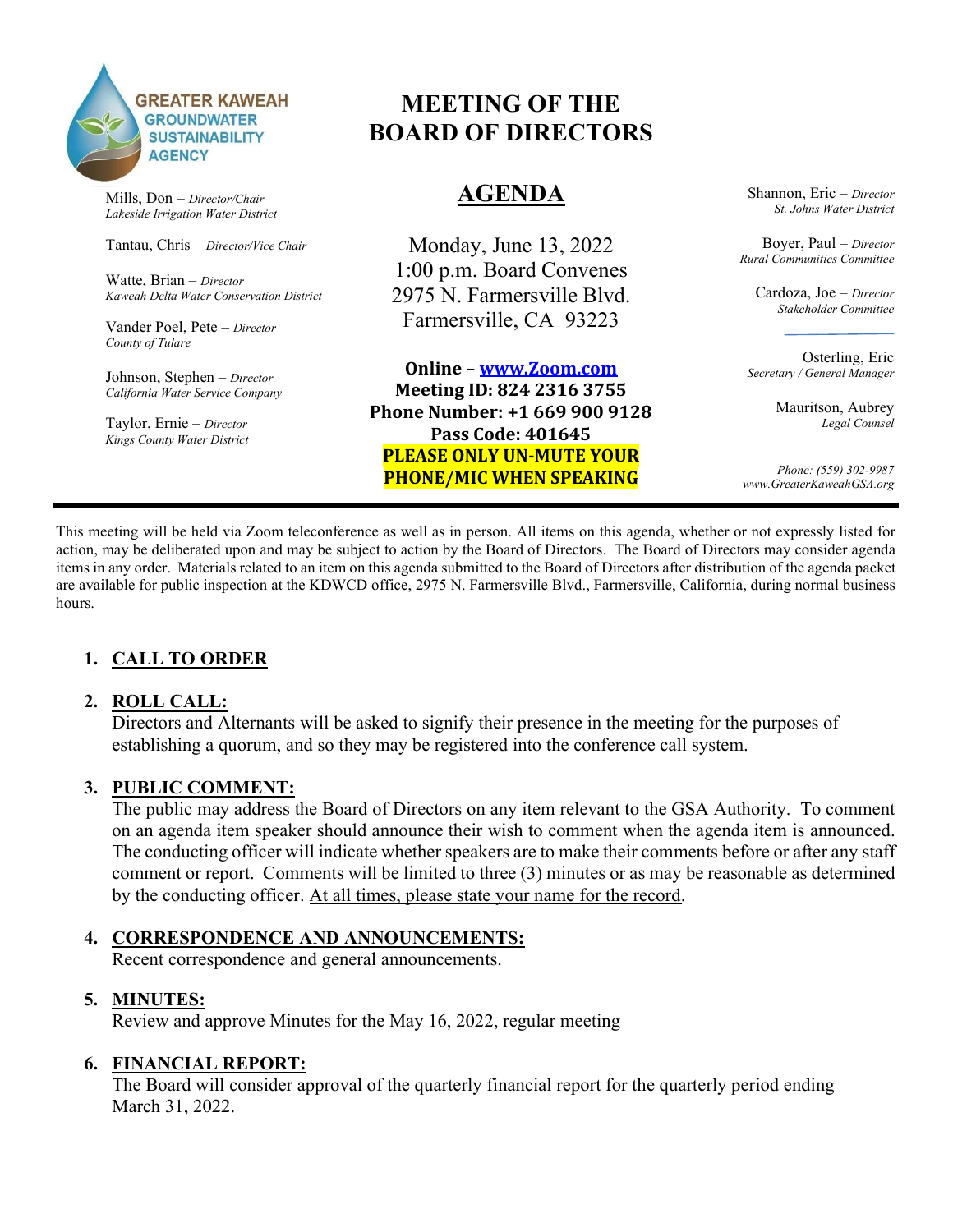# 7. SERVICES AGREEMENTS AND TASK ORDERS:

The Board will consider the following:

- a. Approval of Basin Coordination Task Order 8 with Provost & Pritchard for Technical Support for Responding to DWR's GSP Determination
- b. Ratification of Agreement for Data Sharing with Kaweah Basin Water Quality Association
- c. Approval of Agreement for Data Sharing with Kings River Watershed Coalition Authority

## 8. KAWEAH SUBBASIN SGMA IMPLEMENTATION GRANT AGREEMENT:

The Board will consider authorizing the General Manager and Legal Counsel to negotiate and execute an Implementation Grant agreement with DWR on behalf of the Subbasin.

## 9. DRAFT RULES AND REGULATIONS:

The Board will receive an update from legal counsel and staff and may provide direction on the further development and adoption of the GKGSA Draft Rules and Regulations.

## 10. ADDRESSMENT OF DWR's GSP DETERMINATION LETTER:

The Board will receive an update from consultants and staff on addressment of the Department of Water Resources' GSP Determination letter to the Kaweah Subbasin

# \*\*ITEMS BELOW MAY BE CANCELLED OR POSTPONED\*\*

## 11. GOVERNOR's DROUGHT EXECUTIVE ORDER AND AB2201:

The Board will receive an update on the Governor's Emergency Drought Executive Order related requirements proposed under draft legislation

## 12. SUBBASIN REPORTS:

The Board will receive brief updates and may provide direction on Kaweah Subbasin SGMA activities not discussed earlier in the agenda

- a. Planning and Implementation Grants
- b. LandIQ and Water Dashboard
- c. Other

# 13. GSA REPORTS AND COMMITTEE DISCUSSION:

The Board will receive brief updates and may provide direction related to activities of consultants, staff and committees not discussed earlier in the agenda

- a. Communications and Outreach
- b. Other

# 14. CLOSED SESSION:

a. Anticipated Litigation [Government Code Section 54956.9 (d) (2)] Number of Potential Cases: Two

# 15. CLOSED SESSION ITEM:

Report Action Taken in Closed Session Required by Government Code Section 54957.1. An email will be sent to interested parties upon conclusion of Closed Session.